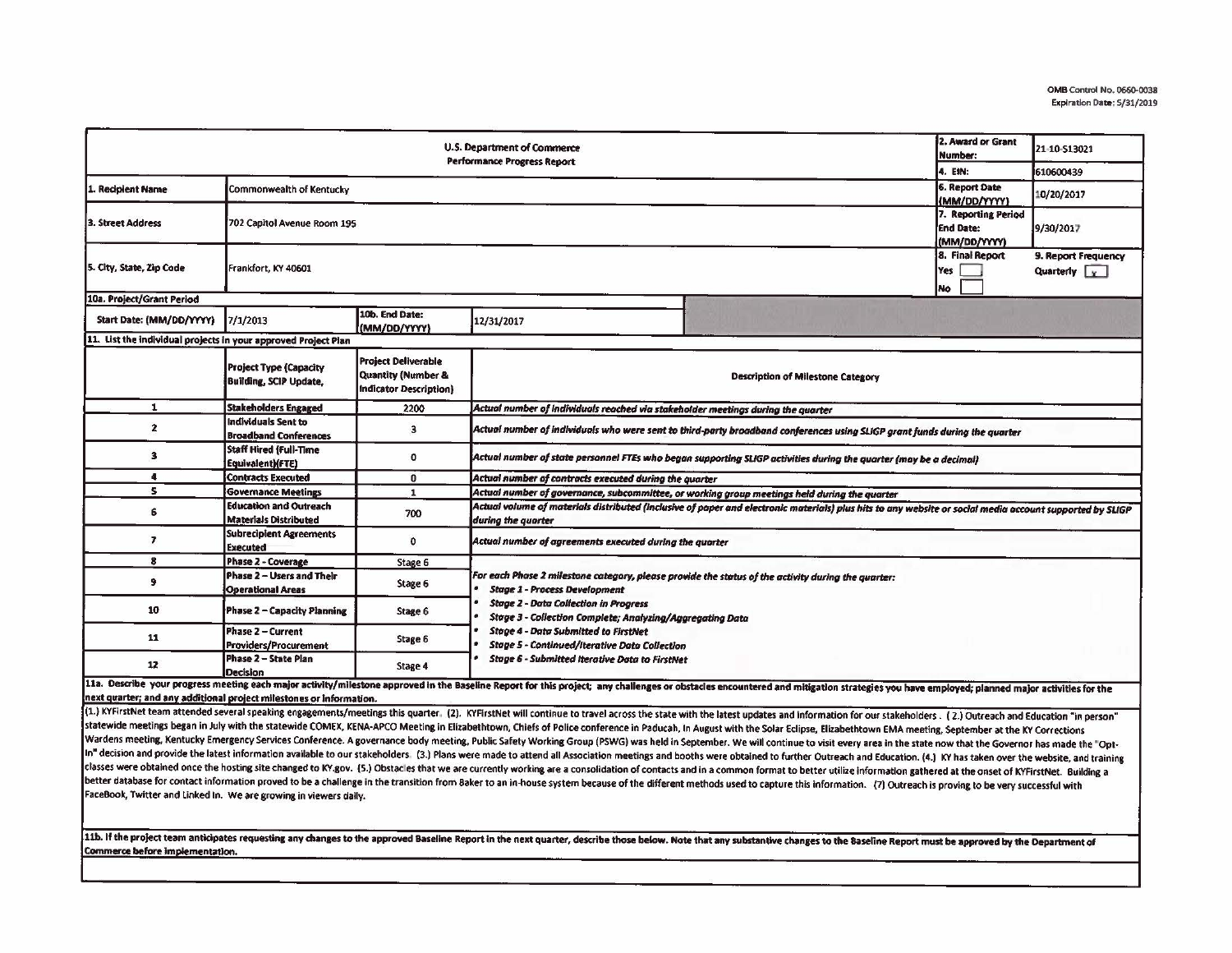11c. Provide any other information that would be useful to NTIA as it assesses this project's progress.

KY has had much success with social media providing local and national FirsNet information. The KyFirstNet team is traveling the state meeting with stakeholders and attending several upcoming state conferences with the sup coordination of FirstNet and AT&T representitives since the Governor's Opt-In decision.

11d. Describe any success stories or best practices you have identified. Please be as specific as possible.

KY is utilizing social media heavily for outreach. KY will continue to attend conferences for outreach, i.e., Emergency Services Conference, Ky Sherrif's association, local fire and rescue venues, etc.

12. Personnel

12a. If the project is not fully staffed, describe how any lack of staffing may impact the project's time line and when the project will be fully staffed.

The SWIC and Program Coordinator are continuing to work on the project, but match hours are not needed at this time.

| <b>Job Title</b>                                                            | FTE%                       |                                                                                                                                                                                                                              | 12b. Staffing Table - Please include all staff that have contributed time to the project. Please do not remove individuals from this table.<br><b>Project (s) Assigned</b> |                      |                                      |                   |                 |                                                |                                          |  |
|-----------------------------------------------------------------------------|----------------------------|------------------------------------------------------------------------------------------------------------------------------------------------------------------------------------------------------------------------------|----------------------------------------------------------------------------------------------------------------------------------------------------------------------------|----------------------|--------------------------------------|-------------------|-----------------|------------------------------------------------|------------------------------------------|--|
| <b>SWIC</b>                                                                 | 0%                         |                                                                                                                                                                                                                              |                                                                                                                                                                            |                      |                                      |                   |                 |                                                | Change<br>Match not needed               |  |
|                                                                             |                            |                                                                                                                                                                                                                              | Provide Oversight of SLIGP Project                                                                                                                                         |                      |                                      |                   |                 |                                                |                                          |  |
| Program Coordinator                                                         | 0%                         |                                                                                                                                                                                                                              | Provide Administrative Support                                                                                                                                             |                      |                                      |                   |                 |                                                |                                          |  |
| Sr Program Manager                                                          | 0%                         | <b>Provide Project Support</b>                                                                                                                                                                                               |                                                                                                                                                                            |                      |                                      |                   |                 |                                                |                                          |  |
| Prog Mgr Outreach/Ed                                                        | 100%                       | Provide Project Support                                                                                                                                                                                                      | Vacant Position                                                                                                                                                            |                      |                                      |                   |                 |                                                |                                          |  |
| Prog Mgr Outreach/Ed                                                        | 100%                       | Provide Project Support                                                                                                                                                                                                      |                                                                                                                                                                            |                      |                                      |                   |                 |                                                |                                          |  |
| 13. Subcontracts (Vendors and/or Subrecipients)                             |                            |                                                                                                                                                                                                                              |                                                                                                                                                                            |                      |                                      |                   |                 |                                                | Vacant 9/29                              |  |
|                                                                             |                            | 133a. Subcontracts Table – include all subcontractors. The totals from this table must equal the "Subcontracts Total" in Question 14f.                                                                                       |                                                                                                                                                                            |                      |                                      |                   |                 |                                                |                                          |  |
| Name                                                                        | <b>Subcontract Purpose</b> |                                                                                                                                                                                                                              | Type<br>(Vendor/Subrec.)                                                                                                                                                   | RFP/RFQ Issued (Y/N) | Contract<br><b>Executed</b><br>(N/N) | <b>Start Date</b> | <b>End Date</b> | <b>Total Federal Funds</b><br><b>Allocated</b> | <b>Total Matching Funds</b><br>Allocated |  |
| Micheal Baker & Associates                                                  | <b>Website Development</b> |                                                                                                                                                                                                                              | Vendor                                                                                                                                                                     | N                    | ٧                                    | 2/20/2014         | 6/30/2017       | \$225,000.00                                   |                                          |  |
| Micheal Baker & Associates                                                  | Data Collection            |                                                                                                                                                                                                                              | Vendor                                                                                                                                                                     | N                    |                                      | 2/20/2014         | 6/30/2017       | \$500,000.00                                   |                                          |  |
| Micheal Baker & Associates                                                  | Outreach & Education       |                                                                                                                                                                                                                              | Vendor                                                                                                                                                                     | N                    |                                      | 2/20/2014         | 6/30/2017       | \$543,750.00                                   |                                          |  |
| 13b. Describe any challenges encountered with vendors and/or subrecipients. |                            |                                                                                                                                                                                                                              |                                                                                                                                                                            |                      |                                      |                   |                 |                                                |                                          |  |
|                                                                             |                            | The website continues to grow as the KYFirstNet team learns more. Classes have been taken for further education. The KYFirstNet team is relying on social media which is proving very valuable in reaching our stakeholders. |                                                                                                                                                                            |                      |                                      |                   |                 |                                                |                                          |  |